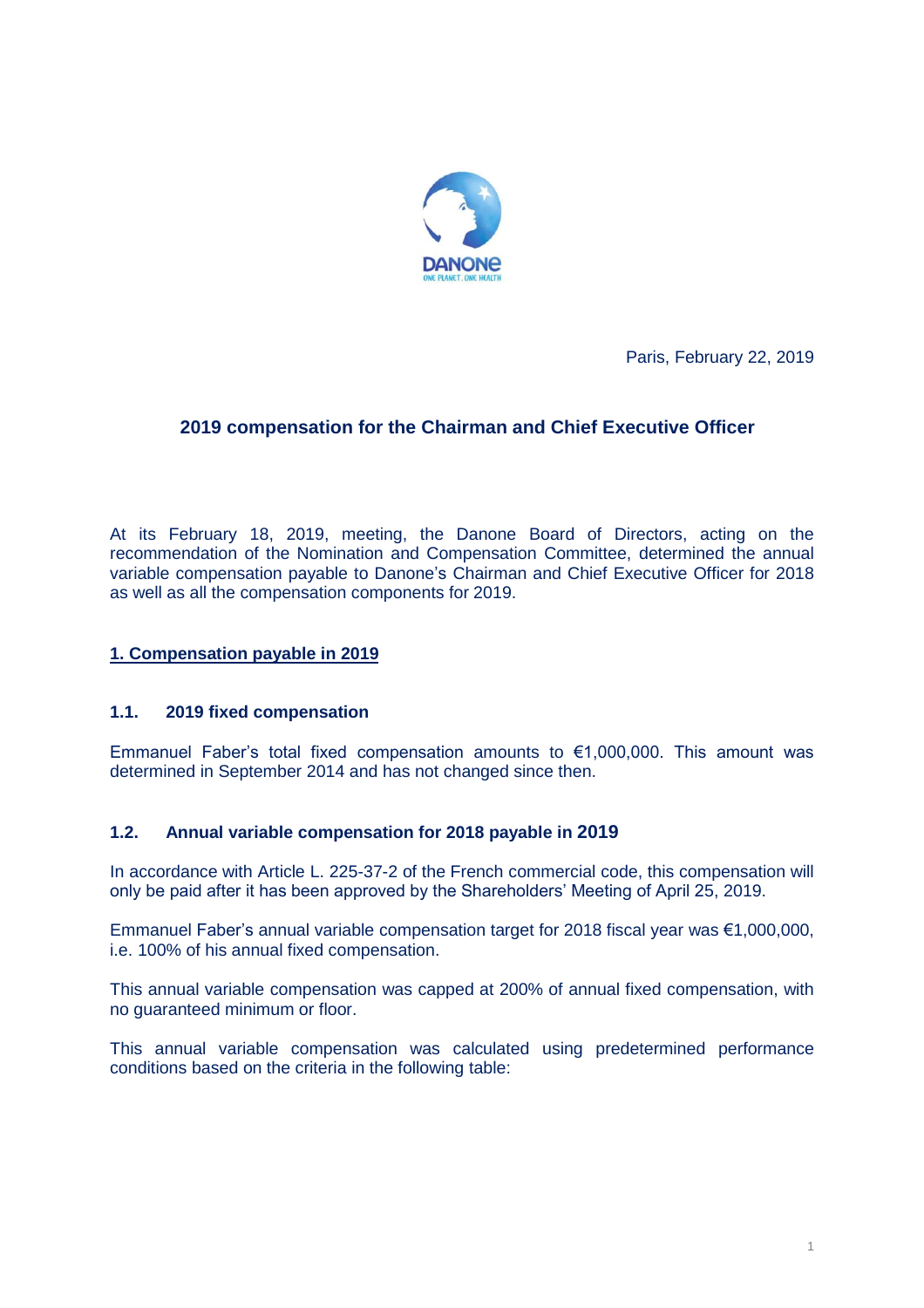|                                                                                          | <b>Performance indicators</b>                                 | <b>Portion of</b><br>target<br>amount | <b>Potential</b><br>variation of<br>this portion | <b>Possible variation</b><br>based on the<br>weighting |
|------------------------------------------------------------------------------------------|---------------------------------------------------------------|---------------------------------------|--------------------------------------------------|--------------------------------------------------------|
| <b>Economic</b>                                                                          | Like-for-like sales growth                                    | 25%                                   | 0% to 200%                                       | 0% to 50%                                              |
| Quantifiable portion, calculated on the<br>basis of Danone's economic targets            | Recurring operating margin growth on a<br>like-for-like basis | 25%                                   | 0% to 200%                                       | 0% to $50%$                                            |
|                                                                                          | Free cash flow generation                                     | 10%                                   | 0% to 200%                                       | 0% to 20%                                              |
|                                                                                          | <b>Total</b>                                                  | 60%                                   | 0% to 200%                                       | 0% to 120%                                             |
| <b>Social and societal</b>                                                               | One Person One Voice One Share                                | 10%                                   | 0% to 200%                                       | 0% to 20%                                              |
| Reference to Danone's social, societal<br>and environmental targets                      | 2018 environmental targets                                    | 10%                                   | 0% to 200%                                       | 0% to 20%                                              |
|                                                                                          | <b>Total</b>                                                  | 20%                                   | 0% to 200%                                       | 0% to 40%                                              |
| <b>Managerial</b><br>Reference<br>implementation<br>the<br>to<br>of<br>Danone's strategy | 2030 goals & B Corp™                                          | 10%                                   | 0% to 200%                                       | 0% to 20%                                              |
|                                                                                          | Products innovation                                           | 10%                                   | 0% to 200%                                       | 0% to 20%                                              |
|                                                                                          | <b>Total</b>                                                  | 20%                                   | 0% to 200%                                       | 0% to 40%                                              |
| <b>Total</b>                                                                             |                                                               | 100%                                  | 0% to 200%                                       | 0% to 200%                                             |

At its February 18, 2019, meeting, upon recommendation of the Nomination and Compensation Committee, the Board of Directors determined the annual variable compensation of Emmanuel Faber as follows:

| <b>Indicators</b>                                 | Weighting | <b>Percentage</b><br>fulfillment | <b>Percentage after</b><br>weighting | <b>Fulfillment amount</b><br>(in euros) |
|---------------------------------------------------|-----------|----------------------------------|--------------------------------------|-----------------------------------------|
| Economic                                          | 60%       | 100%                             | 60%                                  | €600 000                                |
| Social and societal                               | 20%       | 125%                             | 25%                                  | €250 000                                |
| Managerial                                        | 20%       | 100%                             | 20%                                  | €200 000                                |
| <b>Total 2018 annual variable</b><br>compensation | 100%      | ۰                                | 105%                                 | €1,050,000                              |

#### The specific fulfillment percentages for the economic portion are presented below:

| <b>Indicators</b> | Weighting | <b>Percentages fulfillment</b> | <b>Weighted result</b> |
|-------------------|-----------|--------------------------------|------------------------|
| Organic growth    | 25%       | 90%                            | 22.5%                  |
| Margin            | 25%       | 100%                           | 25%                    |
| Free cash flow    | 10%       | 125%                           | 12.5%                  |
| <b>Total</b>      | 60%       | -                              | 60%                    |

Regarding the quantifiable economic component, following the review of financial information by the Audit Committee and Board of Directors, the Board determined the fulfillment level for each of the targets, namely:

- partial fulfillment of the criterion related to like-for-like sales growth, in light of 2.9% growth;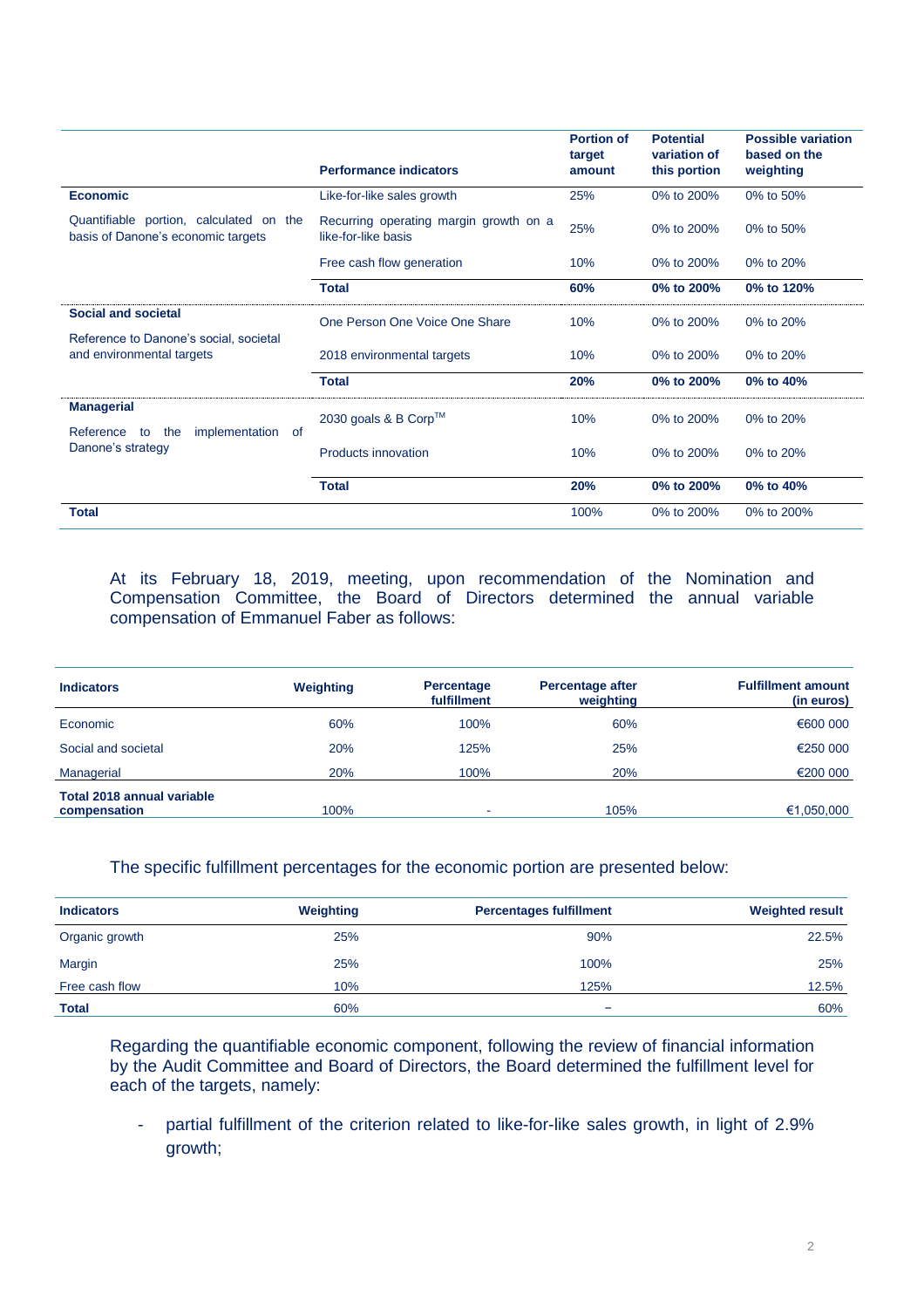- fulfillment of the target related to the recurring operating margin thanks to a 51 basis point increase on a like-for-like basis; and
- exceed the free cash flow generation target given the roughly  $E2.2$  billion in free cash flow generated.

| <b>Indicators</b>                              | Weighting | <b>Percentages fulfillment</b> | <b>Weighted result</b> |
|------------------------------------------------|-----------|--------------------------------|------------------------|
| "One Person, One Voice, One<br>Share." program | 10%       | 130%                           | 13%                    |
| Climat commitments                             | 10%       | 120%                           | 12%                    |
| <b>Total</b>                                   | 20%       |                                | 25%                    |

The specific fulfillment percentages for the social and societal portion are presented below:

The Board of Directors determined that the social and societal component was fulfilled at 125% of the target level, especially in light of the "*One Person. One Voice. One Share*" program, which made it possible to receive input from more than 75% of Danone employees with respect to the overall roadmap toward Danone's 2030 goals, thanks to the launch of an inclusive dialogue using a digital platform for a worldwide employee consultation. For the societal aspect, the Board of Directors also took into consideration, the progress made by Danone on its commitments in the area of climate change, and notably the upgrade of its ranking by the CDP Climate from A- to A, and the announcement of new commitments and actions aimed at accelerating Danone's transition toward a circular economy for packaging, which includes initiatives to ensure a second life for its packaging, investments to develop collection and recycling networks, actions to develop the use of recycled and/or reusable materials.

## The specific fulfillment percentages for the managerial portion are presented below:

| <b>Indicators</b>                    | Weighting | <b>Percentages fulfillment</b> | <b>Weighted result</b> |
|--------------------------------------|-----------|--------------------------------|------------------------|
| 2030 objectives                      | 10%       | 100%                           | 10%                    |
| <b>Brand model</b><br>transformation | 10%       | 100%                           | 10%                    |
| <b>Total</b>                         | 20%       |                                | <b>20%</b>             |

Furthermore, the Board of Directors considered that the managerial fulfillment rate was set at 100% of the target level, notably in consideration of the launch of Danone's new 2030 goals, and the accelerated progress with respect to the company's B Corp<sup>TM</sup> plan, with the certification of Danone entities covering more than 30% of its revenue (notably, certification of Danone North America, the largest B Corp™ certified entity in the world); and the continued transformation of Danone's brand model toward the development of committed brands which has helped the "Manifesto" brands to reach a weighting representing 20% of Danone's sales.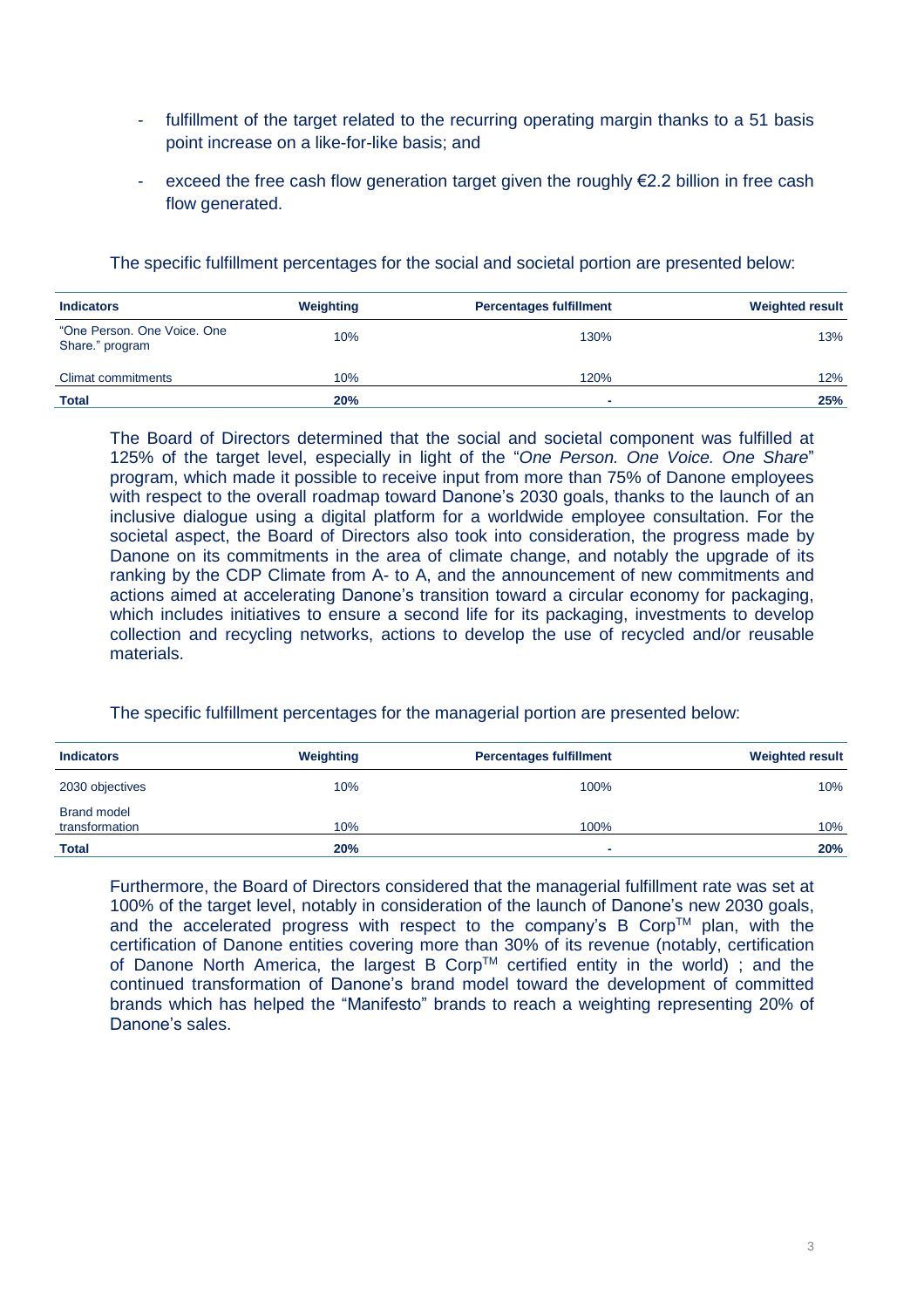## **1.3. Multi-year compensation and long-term compensation payable in 2019**

### a) Multi-year compensation in the form of Group Performance Units (GPU)

GPU are granted subject to multi-year performance conditions over three years. GPU were established by the Nomination and Compensation Committee in 2005 in order to align the compensation of corporate officers and managers more closely with Danone's overall medium-term operating and economic performance.

Following a decision by the Board of Directors, GPU can be granted every year to approximately 1,800 Danone managers.

The GPU granted in 2016 (subject to performance conditions for the years 2016, 2017 and 2018) will give rise, in 2019, to a payment of €30 per unit based on the fulfillment of various benchmark criteria for the 2016 GPU.

Since 2017, Emmanuel Faber no longer receives GPU grants following measures taken to reflect the simplification of his compensation structure.

#### b) Long-term compensation in the form of Group Performance Shares (GPS)

GPS are Company shares subject to long-term performance conditions based on internal performance criteria linked to Danone's own targets as well as comparisons of Danone's performance relative to a panel of historical peers. GPS grants are subject to an annual resolution submitted to shareholders for approval.

GPS granted in 2015 were subject to two performance conditions. The first one, up to one-third, focused on a growth of the operating margin. The second one, up to two-thirds, focused on sales growth. The Board of Directors recognized that both conditions had been fulfilled.

The delivery of 2015 GPS will be carried out in July 2019.

## **Summary of compensation payable and deliverable in 2019**

| <b>Fixed compensation</b>                               | €1,000,000 |
|---------------------------------------------------------|------------|
| Annual variable compensation *<br>(for 2018)            | €1,050,000 |
| <b>Multi-year compensation (GPU</b><br>granted in 2016) | €600,000   |
| Long-term compensation (delivery<br>of 2015 GPS)        | 36,000 GPS |

\*In accordance with Article L. 225-37-2, this compensation will only be paid out following its approval by the Shareholders' Meeting of April 25, 2019.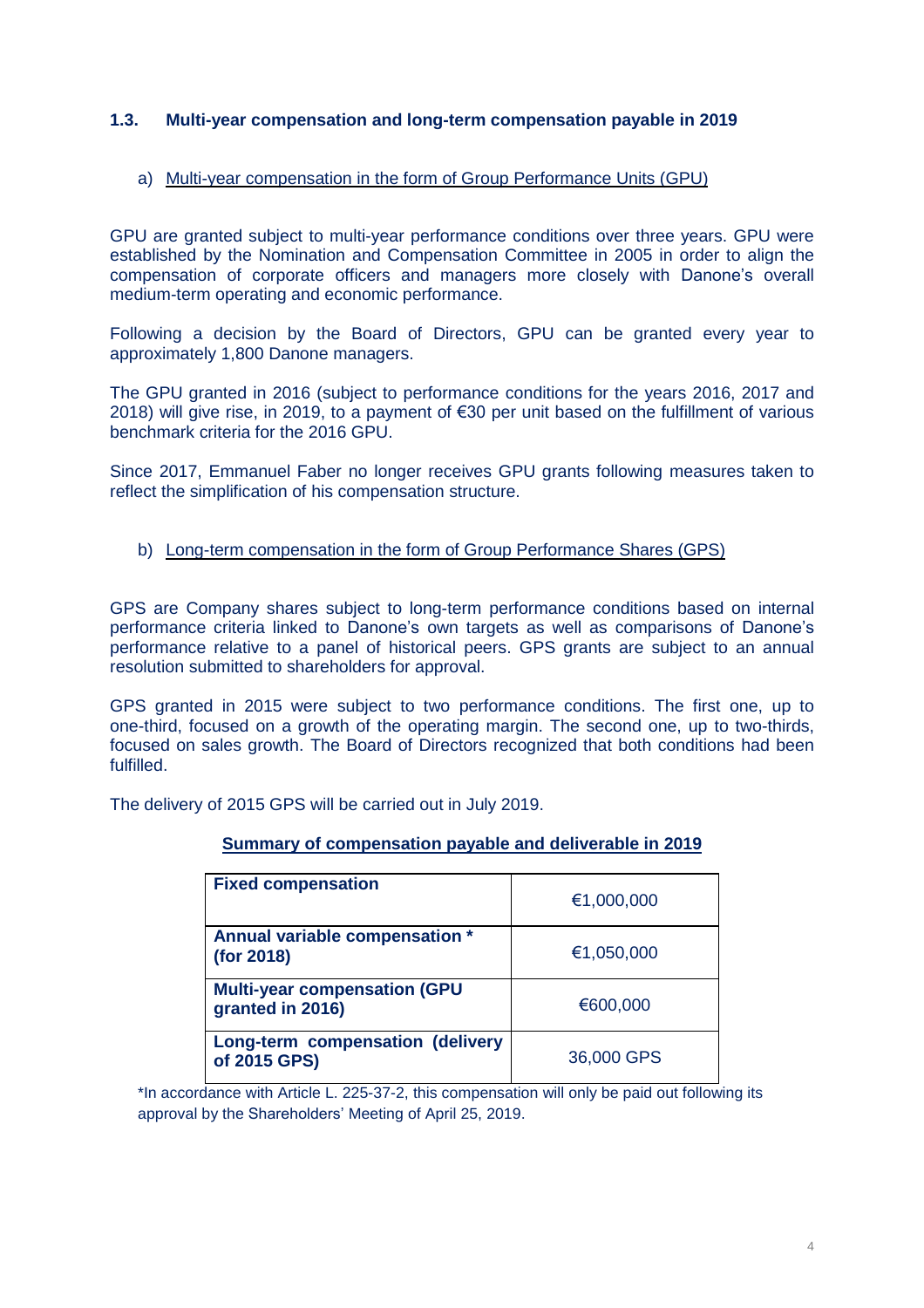## **2. Compensation for the fiscal year 2019**

- **Fixed compensation unchanged at €1,000,000.**
- **Annual variable compensation, unchanged for the 2019 fiscal year, payable in 2020:**

The target amount of 2019 annual variable compensation for the Chairman and Chief Executive Officer, the components and the maximum percentage of this compensation were renewed with no changes. As in 2018, it will be based on three components: a quantifiable economic component, established in accordance with Danone's objectives; a social and societal component; and a managerial component, weighted as the previous year.

In accordance with the French Financial Markets Authority (AMF) recommendation nº 2012-02 of February 9, 2012, the scale of fulfillment for each of these components was established with precision by the Board of Directors, acting on the recommendation of the Nomination and Compensation Committee, but which is not disclosed publicly for confidentiality reasons.

In accordance with the recommendations of the AFEP-MEDEF Code, the grant of this variable compensation subject to performance conditions will be covered in a separate disclosure following the end of 2019. It will also be specified in the 2019 Registration Document.

## • **Multi-year compensation and long-term compensation:**

Multi-year compensation in the form of Group Performance Units (GPU)

As was the case in 2018, Emmanuel Faber will not be granted any GPU in 2019, reflecting the simplification of his compensation structure.

## Long-term compensation in the form of Group Performance Shares (GPS)

Any grant of GPS in 2019 will be decided by the Board of Directors in July, subject to the prior authorization by the Shareholders' Meeting to be held on April 25, 2019, and will be disclosed in a special release following the Board's meeting. GPS are granted to the Chairman and Chief Executive Officer and to around 1,800 Danone managers. Any GPS granted at such time would represent approximately 50% of the Chairman and Chief Executive Officer's overall nominal compensation but would not exceed 60%.

Furthermore, the performance conditions attached to these GPS were already determined by the Board of Directors at its February 18, 2019, meeting and are as follows:

- 50% of the GPS would be subject to an external performance condition based on the like-for-like growth of Danone's consolidated sales compared to the median of a panel of peers over three years, i.e. 2019, 2020 and 2021, and the fulfillment percentage may vary depending on Danone's performance:
	- below median: no delivery;
	- median: delivery at 75% of the shares subject to this performance condition; and
	- between the median and up to 120% above the median progressive delivery up to 110%.